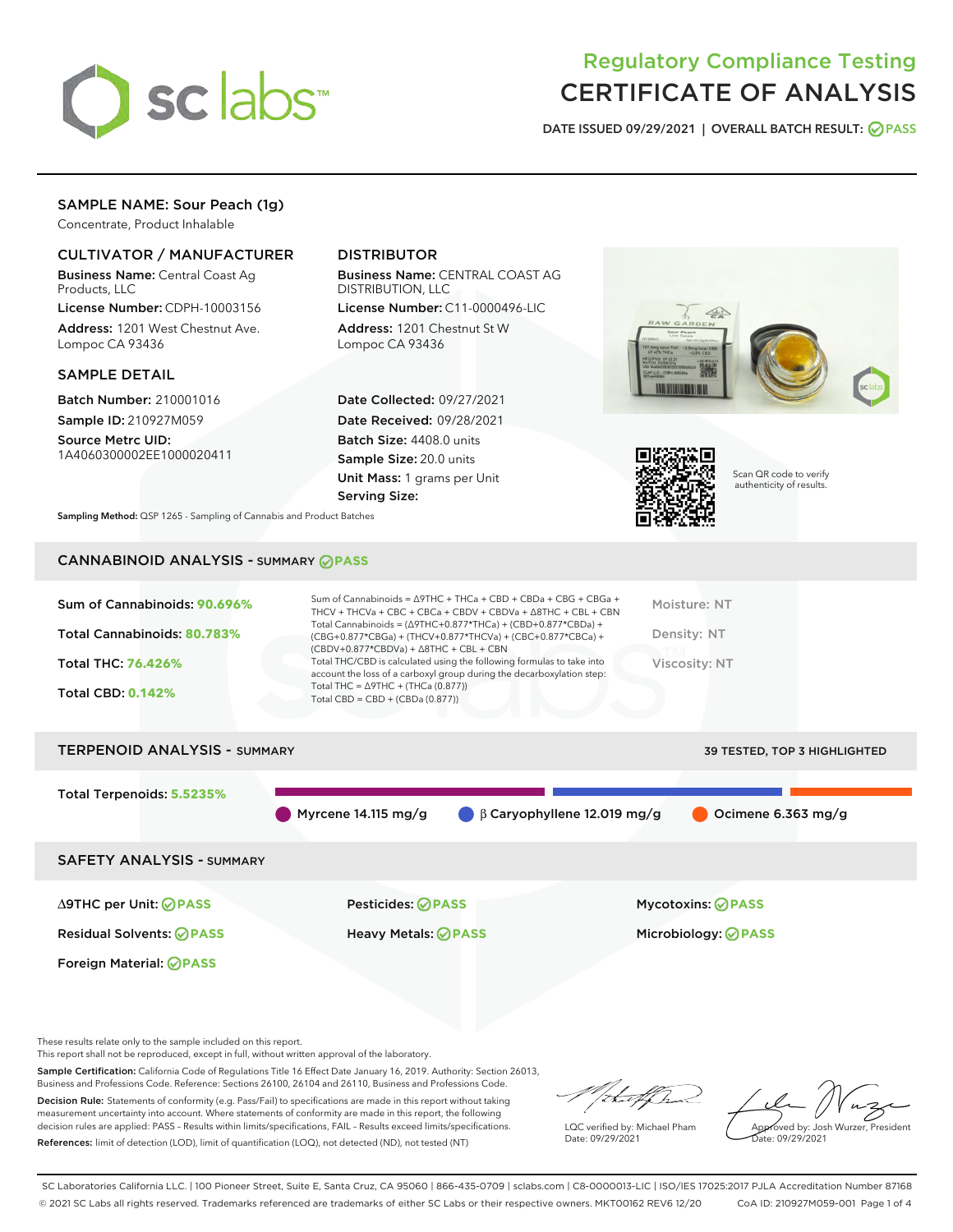



SOUR PEACH (1G) | DATE ISSUED 09/29/2021 | OVERALL BATCH RESULT:  $\bigcirc$  PASS

#### CANNABINOID TEST RESULTS - 09/28/2021 2 PASS

Tested by high-performance liquid chromatography with diode-array detection (HPLC-DAD). **Method:** QSP 1157 - Analysis of Cannabinoids by HPLC-DAD

#### TOTAL CANNABINOIDS: **80.783%** Total Cannabinoids (Total THC) + (Total CBD) +

(Total CBG) + (Total THCV) + (Total CBC) + (Total CBDV) + ∆8THC + CBL + CBN

TOTAL THC: **76.426%** Total THC (∆9THC+0.877\*THCa)

TOTAL CBD: **0.142%**

Total CBD (CBD+0.877\*CBDa)

TOTAL CBG: 2.88% Total CBG (CBG+0.877\*CBGa)

TOTAL THCV: 0.328% Total THCV (THCV+0.877\*THCVa)

TOTAL CBC: 1.007% Total CBC (CBC+0.877\*CBCa)

TOTAL CBDV: ND Total CBDV (CBDV+0.877\*CBDVa)

| <b>COMPOUND</b>  | LOD/LOQ<br>(mg/g)          | <b>MEASUREMENT</b><br><b>UNCERTAINTY</b><br>mg/g | <b>RESULT</b><br>(mg/g) | <b>RESULT</b><br>(%) |
|------------------|----------------------------|--------------------------------------------------|-------------------------|----------------------|
| <b>THCa</b>      | 0.05 / 0.14                | ±19.606                                          | 762.87                  | 76.287               |
| <b>A9THC</b>     | 0.06/0.26                  | ±3.276                                           | 95.22                   | 9.522                |
| <b>CBGa</b>      | 0.1 / 0.2                  | ±1.48                                            | 28.3                    | 2.83                 |
| <b>CBCa</b>      | 0.07/0.28                  | ±0.461                                           | 9.43                    | 0.943                |
| <b>CBG</b>       | 0.06/0.19                  | ±0.157                                           | 3.98                    | 0.398                |
| <b>THCVa</b>     | 0.07/0.20                  | ±0.178                                           | 3.74                    | 0.374                |
| <b>CBC</b>       | 0.2 / 0.5                  | ±0.05                                            | 1.8                     | 0.18                 |
| <b>CBDa</b>      | 0.02/0.19                  | ±0.047                                           | 1.62                    | 0.162                |
| $\triangle$ 8THC | 0.1 / 0.4                  | N/A                                              | <b>ND</b>               | <b>ND</b>            |
| <b>THCV</b>      | 0.1/0.2                    | N/A                                              | <b>ND</b>               | <b>ND</b>            |
| <b>CBD</b>       | 0.07/0.29                  | N/A                                              | <b>ND</b>               | <b>ND</b>            |
| <b>CBDV</b>      | 0.04/0.15                  | N/A                                              | <b>ND</b>               | <b>ND</b>            |
| <b>CBDVa</b>     | 0.03/0.53                  | N/A                                              | <b>ND</b>               | <b>ND</b>            |
| <b>CBL</b>       | 0.06 / 0.24                | N/A                                              | <b>ND</b>               | <b>ND</b>            |
| <b>CBN</b>       | 0.1/0.3                    | N/A                                              | <b>ND</b>               | <b>ND</b>            |
|                  | <b>SUM OF CANNABINOIDS</b> |                                                  | 906.96 mg/g             | 90.696%              |

#### **UNIT MASS: 1 grams per Unit**

| ∆9THC per Unit                                                                            | 1120 per-package limit | 95.22 mg/unit<br><b>PASS</b> |  |  |  |
|-------------------------------------------------------------------------------------------|------------------------|------------------------------|--|--|--|
| <b>Total THC per Unit</b>                                                                 |                        | 764.26 mg/unit               |  |  |  |
| <b>CBD per Unit</b>                                                                       |                        | <b>ND</b>                    |  |  |  |
| <b>Total CBD per Unit</b>                                                                 |                        | $1.42$ mg/unit               |  |  |  |
| Sum of Cannabinoids<br>per Unit                                                           |                        | 906.96 mg/unit               |  |  |  |
| <b>Total Cannabinoids</b><br>per Unit                                                     |                        | 807.83 mg/unit               |  |  |  |
| <b>MOISTURE TEST RESULT</b><br><b>DENSITY TEST RESULT</b><br><b>VISCOSITY TEST RESULT</b> |                        |                              |  |  |  |

Not Tested

Not Tested

Not Tested

#### TERPENOID TEST RESULTS - 09/29/2021

Terpene analysis utilizing gas chromatography-flame ionization detection (GC-FID). **Method:** QSP 1192 - Analysis of Terpenoids by GC-FID

| <b>COMPOUND</b>           | LOD/LOQ<br>(mg/g) | <b>MEASUREMENT</b><br><b>UNCERTAINTY</b><br>mg/g | <b>RESULT</b><br>(mg/g)                         | <b>RESULT</b><br>(%) |
|---------------------------|-------------------|--------------------------------------------------|-------------------------------------------------|----------------------|
| <b>Myrcene</b>            | 0.008 / 0.025     | ±0.1821                                          | 14.115                                          | 1.4115               |
| $\beta$ Caryophyllene     | 0.004 / 0.012     | ±0.4279                                          | 12.019                                          | 1.2019               |
| Ocimene                   | 0.011 / 0.038     | ±0.2043                                          | 6.363                                           | 0.6363               |
| Limonene                  | 0.005 / 0.016     | ±0.0754                                          | 5.271                                           | 0.5271               |
| $\alpha$ Humulene         | 0.009 / 0.029     | ±0.1394                                          | 4.342                                           | 0.4342               |
| trans- $\beta$ -Farnesene | 0.008 / 0.025     | ±0.1109                                          | 3.125                                           | 0.3125               |
| Linalool                  | 0.009 / 0.032     | ±0.1089                                          | 2.867                                           | 0.2867               |
| $\alpha$ Bisabolol        | 0.008 / 0.026     | ±0.0668                                          | 1.250                                           | 0.1250               |
| Nerolidol                 | 0.009 / 0.028     | ±0.0679                                          | 1.079                                           | 0.1079               |
| $\beta$ Pinene            | 0.004 / 0.014     | ±0.0086                                          | 0.747                                           | 0.0747               |
| $\alpha$ Pinene           | 0.005 / 0.017     | ±0.0056                                          | 0.654                                           | 0.0654               |
| Valencene                 | 0.009 / 0.030     | ±0.0449                                          | 0.651                                           | 0.0651               |
| Caryophyllene<br>Oxide    | 0.010 / 0.033     | ±0.0254                                          | 0.553                                           | 0.0553               |
| <b>Terpineol</b>          | 0.016 / 0.055     | ±0.0339                                          | 0.552                                           | 0.0552               |
| Fenchol                   | 0.010 / 0.034     | ±0.0196                                          | 0.506                                           | 0.0506               |
| Guaiol                    | 0.009 / 0.030     | ±0.0133                                          | 0.281                                           | 0.0281               |
| <b>Borneol</b>            | 0.005 / 0.016     | ±0.0092                                          | 0.220                                           | 0.0220               |
| Terpinolene               | 0.008 / 0.026     | ±0.0044                                          | 0.213                                           | 0.0213               |
| Citronellol               | 0.003 / 0.010     | ±0.0068                                          | 0.139                                           | 0.0139               |
| Fenchone                  | 0.009 / 0.028     | ±0.0024                                          | 0.084                                           | 0.0084               |
| Camphene                  | 0.005 / 0.015     | ±0.0008                                          | 0.073                                           | 0.0073               |
| <b>Geranyl Acetate</b>    | 0.004 / 0.014     | ±0.0022                                          | 0.052                                           | 0.0052               |
| Sabinene Hydrate          | 0.006 / 0.022     | ±0.0014                                          | 0.035                                           | 0.0035               |
| Eucalyptol                | 0.006 / 0.018     | ±0.0006                                          | 0.023                                           | 0.0023               |
| $\gamma$ Terpinene        | 0.006 / 0.018     | ±0.0004                                          | 0.021                                           | 0.0021               |
| $\alpha$ Phellandrene     | 0.006 / 0.020     | N/A                                              | <loq< th=""><th><loq< th=""></loq<></th></loq<> | <loq< th=""></loq<>  |
| $\alpha$ Terpinene        | 0.005 / 0.017     | N/A                                              | <loq< th=""><th><loq< th=""></loq<></th></loq<> | <loq< th=""></loq<>  |
| Sabinene                  | 0.004 / 0.014     | N/A                                              | ND                                              | ND                   |
| 3 Carene                  | 0.005 / 0.018     | N/A                                              | <b>ND</b>                                       | ND                   |
| p-Cymene                  | 0.005 / 0.016     | N/A                                              | <b>ND</b>                                       | ND                   |
| (-)-Isopulegol            | 0.005 / 0.016     | N/A                                              | ND                                              | ND                   |
| Camphor                   | 0.006 / 0.019     | N/A                                              | <b>ND</b>                                       | ND                   |
| Isoborneol                | 0.004 / 0.012     | N/A                                              | <b>ND</b>                                       | ND                   |
| Menthol                   | 0.008 / 0.025     | N/A                                              | ND                                              | ND                   |
| Nerol                     | 0.003 / 0.011     | N/A                                              | ND                                              | ND                   |
| $R-(+)$ -Pulegone         | 0.003 / 0.011     | N/A                                              | <b>ND</b>                                       | ND                   |
| Geraniol                  | 0.002 / 0.007     | N/A                                              | ND                                              | ND                   |
| $\alpha$ Cedrene          | 0.005 / 0.016     | N/A                                              | ND                                              | ND                   |
| Cedrol                    | 0.008 / 0.027     | N/A                                              | <b>ND</b>                                       | <b>ND</b>            |
| <b>TOTAL TERPENOIDS</b>   |                   |                                                  | 55.235 mg/g                                     | 5.5235%              |

SC Laboratories California LLC. | 100 Pioneer Street, Suite E, Santa Cruz, CA 95060 | 866-435-0709 | sclabs.com | C8-0000013-LIC | ISO/IES 17025:2017 PJLA Accreditation Number 87168 © 2021 SC Labs all rights reserved. Trademarks referenced are trademarks of either SC Labs or their respective owners. MKT00162 REV6 12/20 CoA ID: 210927M059-001 Page 2 of 4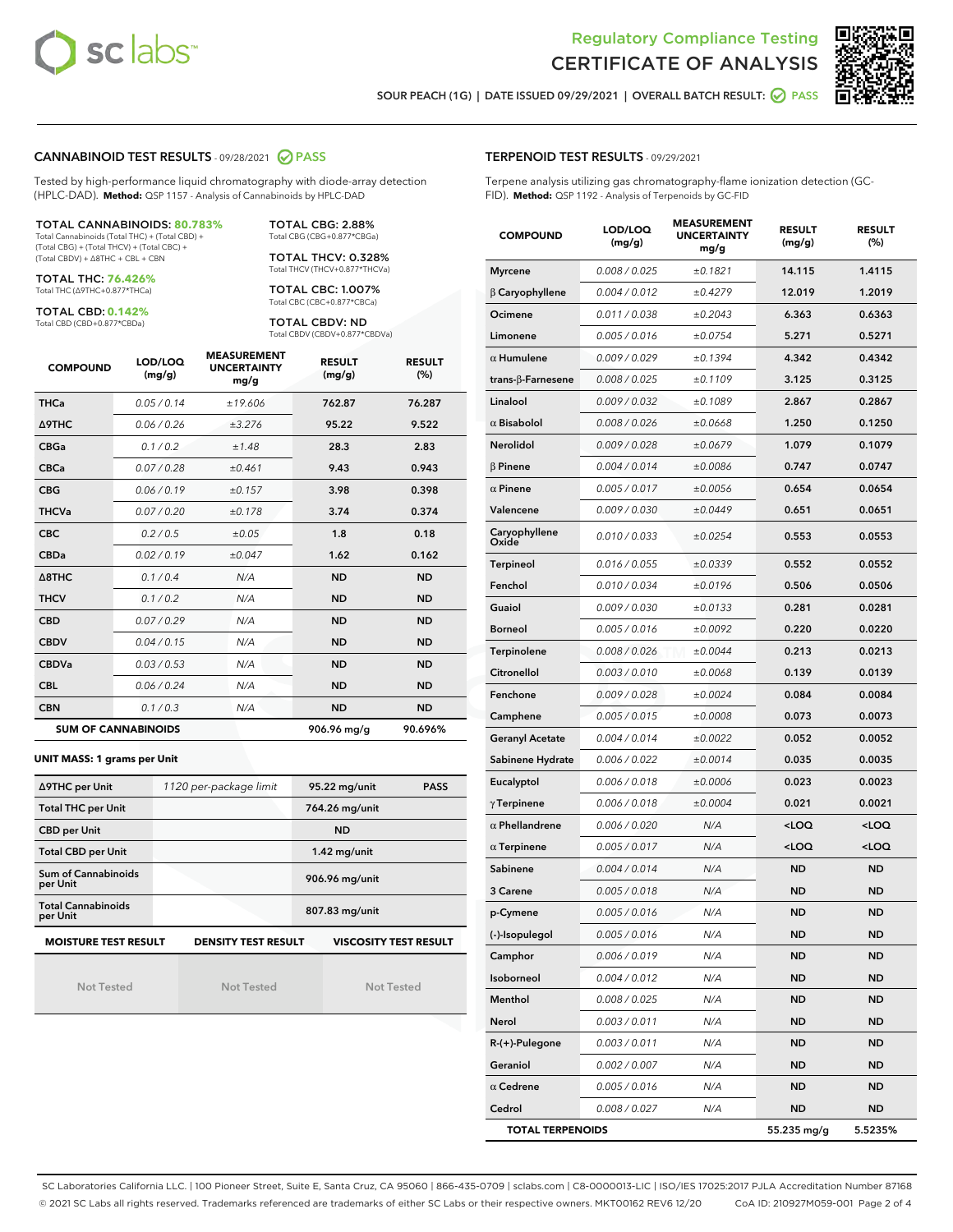



SOUR PEACH (1G) | DATE ISSUED 09/29/2021 | OVERALL BATCH RESULT:  $\bigcirc$  PASS

#### CATEGORY 1 PESTICIDE TEST RESULTS - 09/29/2021 2 PASS

Pesticide and plant growth regulator analysis utilizing high-performance liquid chromatography-mass spectrometry (HPLC-MS) or gas chromatography-mass spectrometry (GC-MS). \*GC-MS utilized where indicated. **Method:** QSP 1212 - Analysis of Pesticides and Mycotoxins by LC-MS or QSP 1213 - Analysis of Pesticides by GC-MS

| <b>COMPOUND</b>             | LOD/LOQ<br>$(\mu g/g)$ | <b>ACTION</b><br>LIMIT<br>$(\mu g/g)$ | <b>MEASUREMENT</b><br><b>UNCERTAINTY</b><br>µg/g | <b>RESULT</b><br>$(\mu g/g)$ | <b>RESULT</b> |
|-----------------------------|------------------------|---------------------------------------|--------------------------------------------------|------------------------------|---------------|
| Aldicarb                    | 0.03/0.08              | $>$ LOD                               | N/A                                              | <b>ND</b>                    | <b>PASS</b>   |
| Carbofuran                  | 0.02 / 0.05            | $\geq$ LOD                            | N/A                                              | <b>ND</b>                    | <b>PASS</b>   |
| Chlordane*                  | 0.03 / 0.08            | $\geq$ LOD                            | N/A                                              | <b>ND</b>                    | <b>PASS</b>   |
| Chlorfenapyr*               | 0.03/0.10              | $\ge$ LOD                             | N/A                                              | <b>ND</b>                    | <b>PASS</b>   |
| Chlorpyrifos                | 0.02 / 0.06            | $\ge$ LOD                             | N/A                                              | <b>ND</b>                    | <b>PASS</b>   |
| Coumaphos                   | 0.02 / 0.07            | $\ge$ LOD                             | N/A                                              | <b>ND</b>                    | <b>PASS</b>   |
| Daminozide                  | 0.02/0.07              | $>$ LOD                               | N/A                                              | <b>ND</b>                    | <b>PASS</b>   |
| <b>DDVP</b><br>(Dichlorvos) | 0.03/0.09              | $\ge$ LOD                             | N/A                                              | <b>ND</b>                    | <b>PASS</b>   |
| <b>Dimethoate</b>           | 0.03 / 0.08            | $\ge$ LOD                             | N/A                                              | <b>ND</b>                    | <b>PASS</b>   |
| Ethoprop(hos)               | 0.03/0.10              | $\ge$ LOD                             | N/A                                              | <b>ND</b>                    | <b>PASS</b>   |
| Etofenprox                  | 0.02 / 0.06            | $\ge$ LOD                             | N/A                                              | <b>ND</b>                    | <b>PASS</b>   |
| Fenoxycarb                  | 0.03 / 0.08            | $\ge$ LOD                             | N/A                                              | <b>ND</b>                    | <b>PASS</b>   |
| Fipronil                    | 0.03 / 0.08            | $\ge$ LOD                             | N/A                                              | <b>ND</b>                    | <b>PASS</b>   |
| Imazalil                    | 0.02 / 0.06            | $>$ LOD                               | N/A                                              | <b>ND</b>                    | <b>PASS</b>   |
| Methiocarb                  | 0.02 / 0.07            | $>$ LOD                               | N/A                                              | <b>ND</b>                    | <b>PASS</b>   |
| Methyl<br>parathion         | 0.03/0.10              | $>$ LOD                               | N/A                                              | <b>ND</b>                    | <b>PASS</b>   |
| <b>Mevinphos</b>            | 0.03/0.09              | $>$ LOD                               | N/A                                              | <b>ND</b>                    | <b>PASS</b>   |
| Paclobutrazol               | 0.02 / 0.05            | $>$ LOD                               | N/A                                              | <b>ND</b>                    | <b>PASS</b>   |
| Propoxur                    | 0.03/0.09              | $\ge$ LOD                             | N/A                                              | <b>ND</b>                    | <b>PASS</b>   |
| Spiroxamine                 | 0.03 / 0.08            | $\ge$ LOD                             | N/A                                              | <b>ND</b>                    | <b>PASS</b>   |
| Thiacloprid                 | 0.03/0.10              | $\ge$ LOD                             | N/A                                              | <b>ND</b>                    | <b>PASS</b>   |

#### CATEGORY 2 PESTICIDE TEST RESULTS - 09/29/2021 @ PASS

| <b>COMPOUND</b>          | LOD/LOO<br>$(\mu g/g)$ | <b>ACTION</b><br>LIMIT<br>$(\mu g/g)$ | <b>MEASUREMENT</b><br><b>UNCERTAINTY</b><br>$\mu$ g/g | <b>RESULT</b><br>$(\mu g/g)$ | <b>RESULT</b> |
|--------------------------|------------------------|---------------------------------------|-------------------------------------------------------|------------------------------|---------------|
| Abamectin                | 0.03/0.10              | 0.1                                   | N/A                                                   | <b>ND</b>                    | <b>PASS</b>   |
| Acephate                 | 0.02/0.07              | 0.1                                   | N/A                                                   | <b>ND</b>                    | <b>PASS</b>   |
| Acequinocyl              | 0.02/0.07              | 0.1                                   | N/A                                                   | <b>ND</b>                    | <b>PASS</b>   |
| Acetamiprid              | 0.02/0.05              | 0.1                                   | N/A                                                   | <b>ND</b>                    | <b>PASS</b>   |
| Azoxystrobin             | 0.02/0.07              | 0.1                                   | N/A                                                   | <b>ND</b>                    | <b>PASS</b>   |
| <b>Bifenazate</b>        | 0.01/0.04              | 0.1                                   | N/A                                                   | <b>ND</b>                    | <b>PASS</b>   |
| <b>Bifenthrin</b>        | 0.02/0.05              | 3                                     | N/A                                                   | <b>ND</b>                    | <b>PASS</b>   |
| <b>Boscalid</b>          | 0.03/0.09              | 0.1                                   | N/A                                                   | <b>ND</b>                    | <b>PASS</b>   |
| Captan                   | 0.19/0.57              | 0.7                                   | N/A                                                   | <b>ND</b>                    | <b>PASS</b>   |
| Carbaryl                 | 0.02/0.06              | 0.5                                   | N/A                                                   | <b>ND</b>                    | <b>PASS</b>   |
| Chlorantranilip-<br>role | 0.04/0.12              | 10                                    | N/A                                                   | <b>ND</b>                    | <b>PASS</b>   |
| Clofentezine             | 0.03/0.09              | 0.1                                   | N/A                                                   | <b>ND</b>                    | <b>PASS</b>   |

#### CATEGORY 2 PESTICIDE TEST RESULTS - 09/29/2021 continued

| <b>COMPOUND</b>               | LOD/LOQ<br>(µg/g) | <b>ACTION</b><br>LIMIT<br>$(\mu g/g)$ | <b>MEASUREMENT</b><br><b>UNCERTAINTY</b><br>µg/g | <b>RESULT</b><br>(µg/g) | <b>RESULT</b> |
|-------------------------------|-------------------|---------------------------------------|--------------------------------------------------|-------------------------|---------------|
| Cyfluthrin                    | 0.12 / 0.38       | $\overline{c}$                        | N/A                                              | ND                      | <b>PASS</b>   |
| Cypermethrin                  | 0.11 / 0.32       | $\mathcal{I}$                         | N/A                                              | ND                      | PASS          |
| <b>Diazinon</b>               | 0.02 / 0.05       | 0.1                                   | N/A                                              | <b>ND</b>               | <b>PASS</b>   |
| Dimethomorph                  | 0.03 / 0.09       | 2                                     | N/A                                              | ND                      | PASS          |
| Etoxazole                     | 0.02 / 0.06       | 0.1                                   | N/A                                              | ND                      | <b>PASS</b>   |
| Fenhexamid                    | 0.03 / 0.09       | 0.1                                   | N/A                                              | ND                      | <b>PASS</b>   |
| Fenpyroximate                 | 0.02 / 0.06       | 0.1                                   | N/A                                              | <b>ND</b>               | <b>PASS</b>   |
| Flonicamid                    | 0.03 / 0.10       | 0.1                                   | N/A                                              | ND                      | <b>PASS</b>   |
| Fludioxonil                   | 0.03 / 0.10       | 0.1                                   | N/A                                              | ND                      | <b>PASS</b>   |
| Hexythiazox                   | 0.02 / 0.07       | 0.1                                   | N/A                                              | ND                      | <b>PASS</b>   |
| Imidacloprid                  | 0.04 / 0.11       | 5                                     | N/A                                              | ND                      | <b>PASS</b>   |
| Kresoxim-methyl               | 0.02 / 0.07       | 0.1                                   | N/A                                              | ND                      | <b>PASS</b>   |
| Malathion                     | 0.03 / 0.09       | 0.5                                   | N/A                                              | ND                      | <b>PASS</b>   |
| Metalaxyl                     | 0.02 / 0.07       | $\overline{c}$                        | N/A                                              | ND                      | <b>PASS</b>   |
| Methomyl                      | 0.03 / 0.10       | $\mathbf{1}$                          | N/A                                              | ND                      | <b>PASS</b>   |
| Myclobutanil                  | 0.03 / 0.09       | 0.1                                   | N/A                                              | <b>ND</b>               | <b>PASS</b>   |
| Naled                         | 0.02 / 0.07       | 0.1                                   | N/A                                              | ND                      | <b>PASS</b>   |
| Oxamyl                        | 0.04 / 0.11       | 0.5                                   | N/A                                              | ND                      | PASS          |
| Pentachloronitro-<br>benzene* | 0.03 / 0.09       | 0.1                                   | N/A                                              | ND                      | <b>PASS</b>   |
| Permethrin                    | 0.04 / 0.12       | 0.5                                   | N/A                                              | ND                      | <b>PASS</b>   |
| Phosmet                       | 0.03 / 0.10       | 0.1                                   | N/A                                              | ND                      | <b>PASS</b>   |
| Piperonylbu-<br>toxide        | 0.02 / 0.07       | 3                                     | N/A                                              | <b>ND</b>               | <b>PASS</b>   |
| Prallethrin                   | 0.03 / 0.08       | 0.1                                   | N/A                                              | ND                      | <b>PASS</b>   |
| Propiconazole                 | 0.02 / 0.07       | 0.1                                   | N/A                                              | <b>ND</b>               | <b>PASS</b>   |
| Pyrethrins                    | 0.04 / 0.12       | 0.5                                   | N/A                                              | ND                      | PASS          |
| Pyridaben                     | 0.02 / 0.07       | 0.1                                   | N/A                                              | <b>ND</b>               | <b>PASS</b>   |
| Spinetoram                    | 0.02 / 0.07       | 0.1                                   | N/A                                              | ND                      | <b>PASS</b>   |
| Spinosad                      | 0.02 / 0.07       | 0.1                                   | N/A                                              | ND                      | PASS          |
| Spiromesifen                  | 0.02 / 0.05       | 0.1                                   | N/A                                              | <b>ND</b>               | <b>PASS</b>   |
| Spirotetramat                 | 0.02 / 0.06       | 0.1                                   | N/A                                              | ND                      | <b>PASS</b>   |
| Tebuconazole                  | 0.02 / 0.07       | 0.1                                   | N/A                                              | ND                      | <b>PASS</b>   |
| Thiamethoxam                  | 0.03 / 0.10       | 5                                     | N/A                                              | <b>ND</b>               | <b>PASS</b>   |
| Trifloxystrobin               | 0.03 / 0.08       | 0.1                                   | N/A                                              | <b>ND</b>               | <b>PASS</b>   |

SC Laboratories California LLC. | 100 Pioneer Street, Suite E, Santa Cruz, CA 95060 | 866-435-0709 | sclabs.com | C8-0000013-LIC | ISO/IES 17025:2017 PJLA Accreditation Number 87168 © 2021 SC Labs all rights reserved. Trademarks referenced are trademarks of either SC Labs or their respective owners. MKT00162 REV6 12/20 CoA ID: 210927M059-001 Page 3 of 4